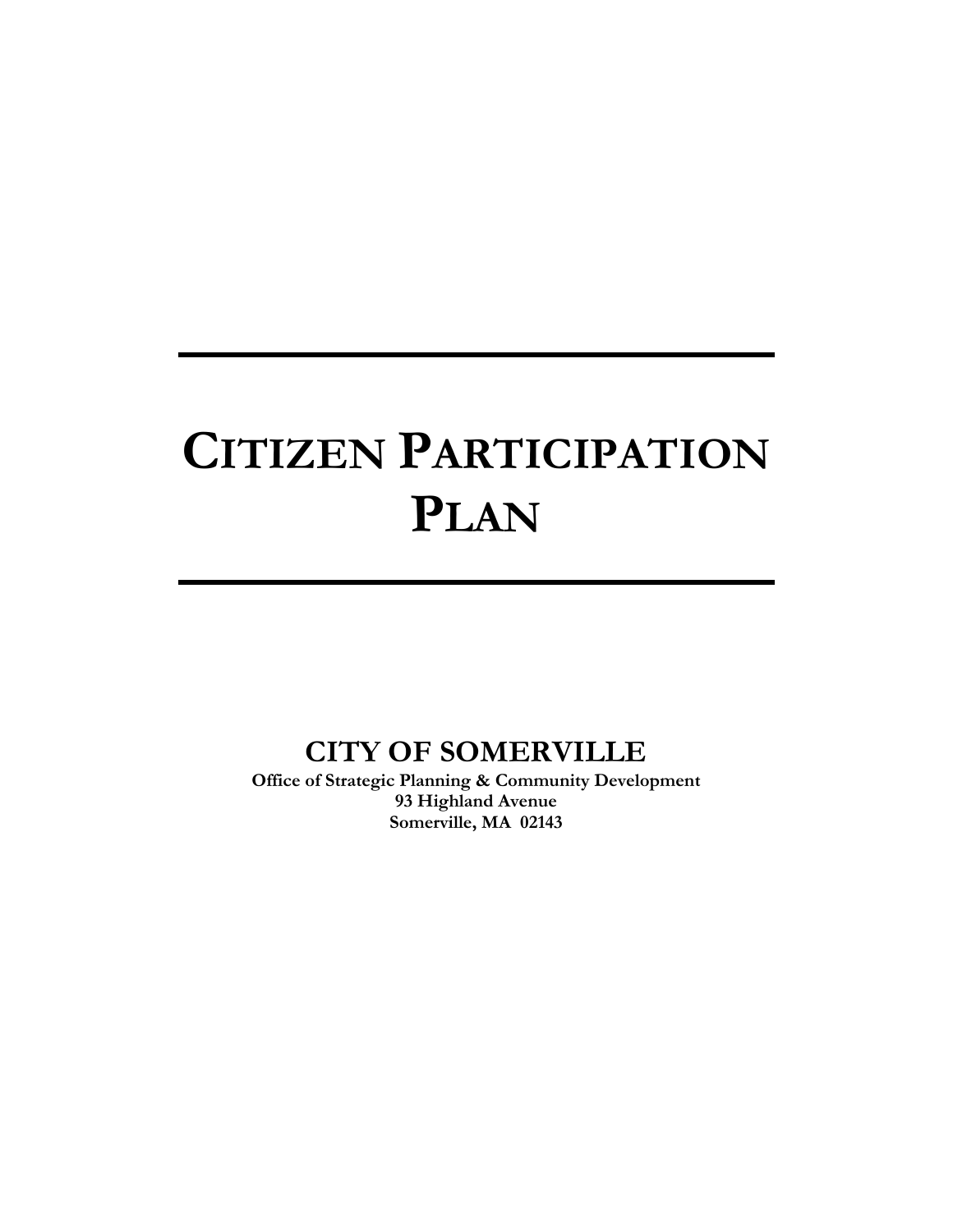Pursuant to the requirements of 24 CFR 91.105, the City of Somerville hereby issues the following plan to provide for and encourage citizens to participate in the development of the City of Somerville's Consolidated Plan, Annual Action Plan, any substantial amendments to the Consolidated Plan or Annual Action Plan, and the Performance reports (CAPER).

#### **I. Introduction**

The City of Somerville annually receives Community Development Block Grant (CDBG), HOME Investment Partnerships Program (HOME) and Emergency Solutions Grant (ESG) funds from the U.S. Department of Housing and Community Development (HUD), which it administers through the City of Somerville Mayor's Office of Strategic Planning and Community Development. In 1995, the Department of Housing and Urban Development (HUD) combined the CDBG, HOME, and ESG application cycles, creating the Consolidated Plan process. Now this single process is used to evaluate needs, set priorities and allocate funds to implement projects using CDBG, HOME, ESG, and McKinney funds. As a recipient of these entitlement program funds, the City is required to produce the following documents:

- 1. **Consolidated Plan:** A five-year plan that documents Somerville's housing and community development needs, outlines strategies to address those needs, and identifies proposed program accomplishments.
- 2. **Annual Action Plan:** An annual plan that describes specific CDBG-, HOMEand ESG funded projects that will be undertaken over the course of the upcoming fiscal year.
- 3. **Consolidated Annual Performance and Evaluation Report (CAPER):** An annual report that evaluates the use of CDBG, HOME and ESG funds

The City will also implement the Citizen Participation Plan in the event that the City amends the Consolidated or Action Plans.

In addition to these reports, program recipients must also have in place an approved Citizen Participation Plan as a requirement of the Cranston-Gonzalez National Affordable Housing Act and Section 508 of the Housing and Community Development Act of 1974, as amended, for direct recipients of HUD programs. This Citizen Participation Plan has been developed to provide citizens and other interested agencies and organizations with opportunities to participate in an advisory role in the planning, implementation and evaluation of the CDBG, HOME and ESG programs which primarily benefit Somerville's low- and moderate-income residents and to review and comment on each of the documents listed above.

#### **II. National Objectives**

The primary purpose of these formula grant programs is to assist low to moderate income persons achieve the following goals:

- 1. Provide decent, safe, and sanitary housing
- 2. Provide a suitable living environment
- 3. Expand economic opportunities

Furthermore, under HUD regulations, each activity to be funded must meet one of the above objectives if it does one (or more) of the following: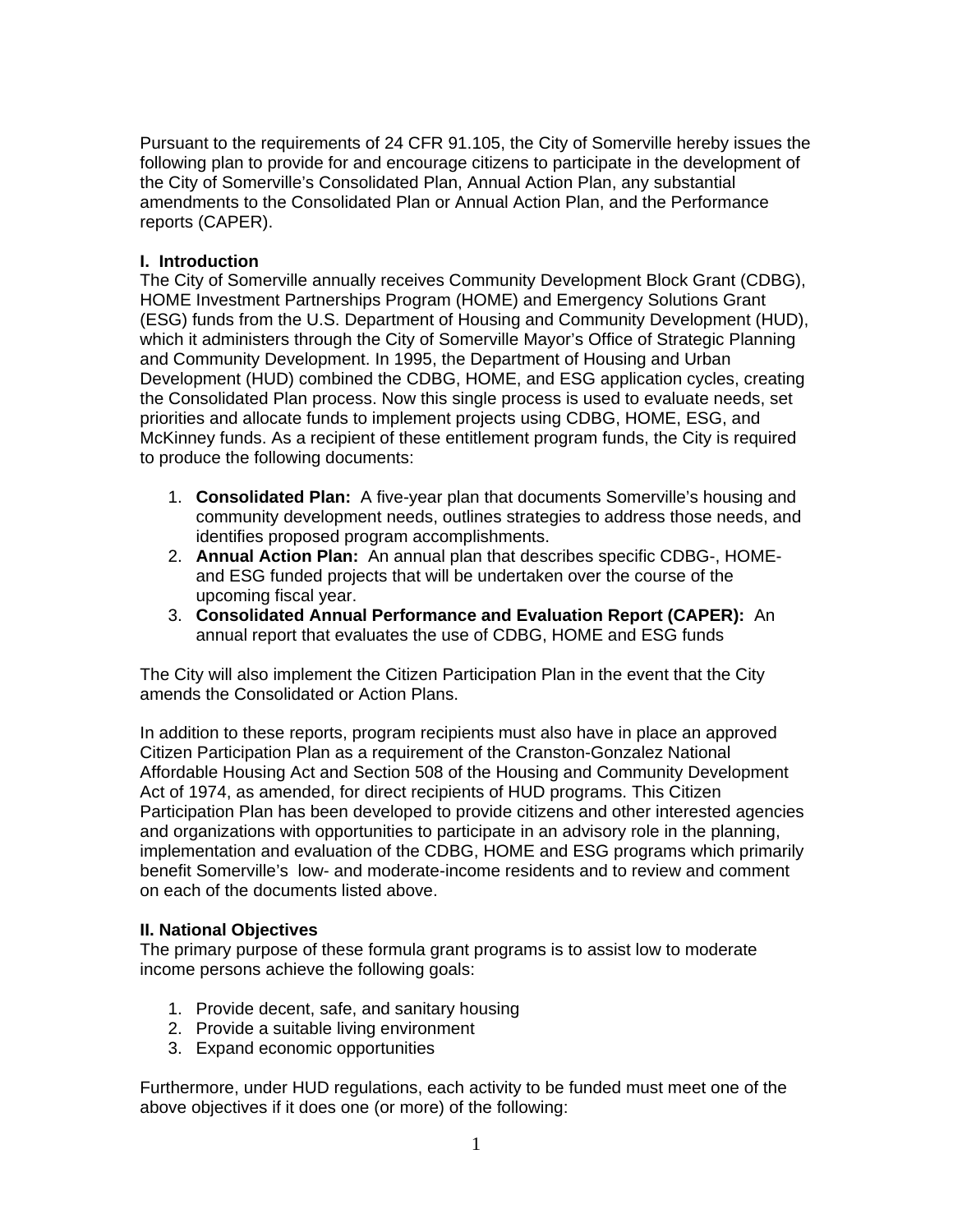- Serve low or moderate income residents (low or moderate income residents are defined as individuals, families, or households with an annual income less than the Section 8 low income limits. These limits are generally defined as 80 percent of the median area income or less, but greater than 50 percent of the median area income as established by HUD to qualify as low and moderate income individual, families, or households; or equal to 50 percent of the median area income or less as established by HUD to qualify as very low income individuals, families, or households)
- **Eliminate or reduce slum or blight**
- Meet an "urgent need" (damage caused by a flood or hurricane, etc.)

#### **III. Administration**

The programs are administered by the City of Somerville Mayor's Office of Strategic Planning and Community Development. Throughout each step of the funding process, the OSPCD will be responsible for notifying agencies, organizations and the public regarding funding availability, and assisting the Mayor with funding decisions. Also, the OSPCD will execute agreements with sub-recipients and other City Departments in order to articulate specific program responsibilities including:

- Oversight of the procurement process for design and construction work
- **Review and approval of reimbursement requests**
- **Performance monitoring of sub-recipient performance**
- **Preparation of plans and reports as required by HUD**

#### **IV. Development of the Consolidated Plan**

HUD regulations 24 CFR 91.205 to 91.230 requires recipients of CDBG funding to prepare a Five-Year Consolidated Planning Strategy (Consolidated Plan). The Consolidated Plan identifies and prioritizes community development needs, project proposals, and the specific funding needs of programs. The OSPCD will solicit community input for the Consolidated Plan in order to understand and prioritize community needs, and to further explain the consolidated planning process. The consolidated planning process is completed in several stages summarized below:

- Data Collection and Tabulation
- **-** Drafting
- Public Viewing
- **Editing**
- **Submission**

A number of methods may be employed to gather input from community members including residents, non-profit organizations and agencies, and members of the business community including: surveys, direct consultation with individual groups, and community outreach programs. The city also conducts public hearings, which encourage the participation of residents, the public housing authority (including residents of the public housing authority), and assisted living developments, prior to the development of each Annual and Consolidated Action Plan. In an effort to maximize the participation of the low to moderate income community; meetings are held in a low to moderate income area of the city and are advertised to residents as well as local and regional institutions, agencies, businesses, developers, and community and faith based organizations. At the public hearings, OSPCD staff review a number of topics including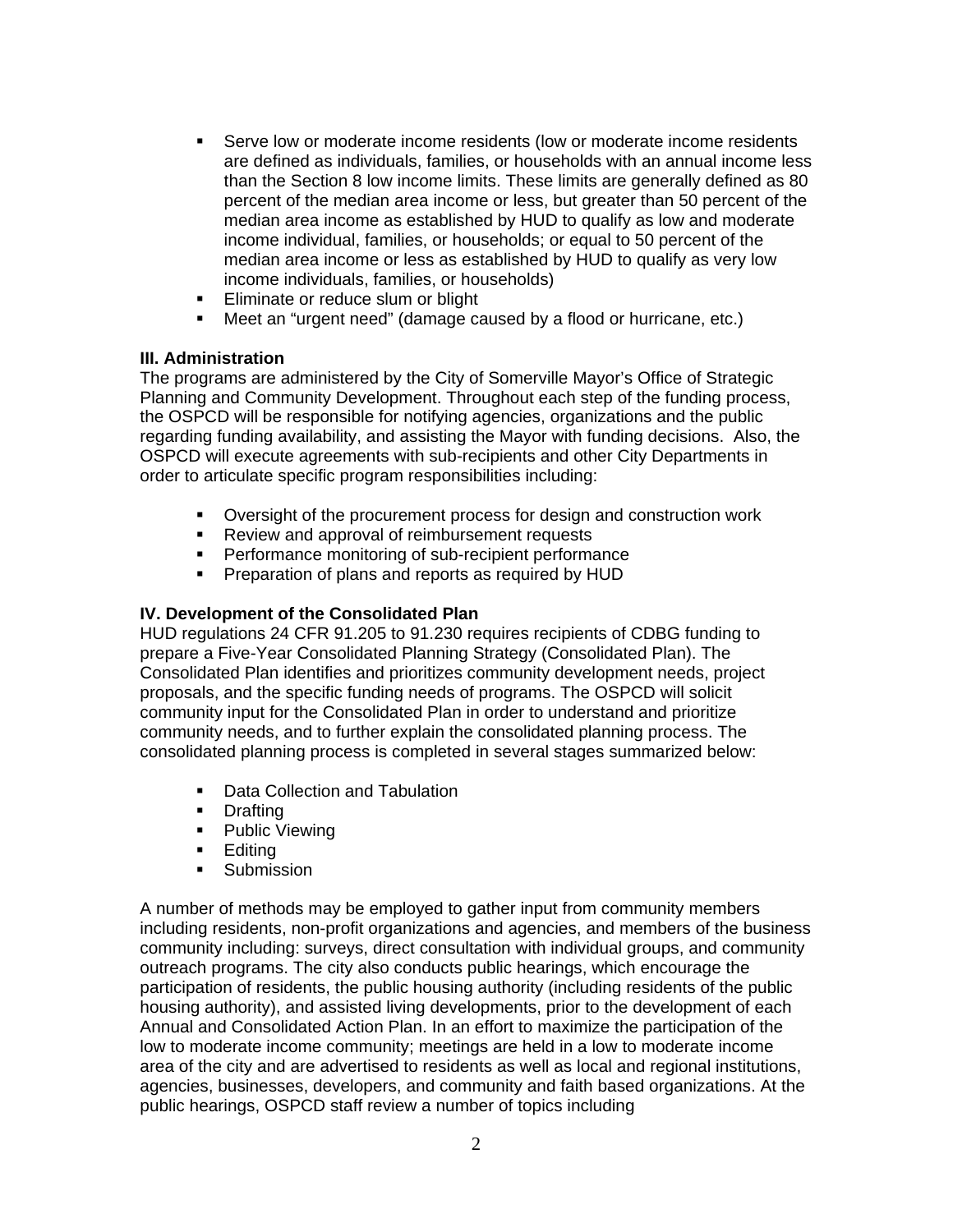- Amount of assistance received from HUD annually (grants & program income);
- **Encourage feedback on housing and community development needs;**<br>**E** The development of activities that may be under-taken using these fur
- The development of activities that may be under-taken using these funds; including the estimated amount that will benefit persons of low- and moderate-income;
- **The areas of the City where activities may be under-taken;**
- A description of the projects programs and services that are underway using; currently available funds; and efforts to minimize displacement.

In addition to holding public hearings, OSPCD staff will meet with the Continuum of Care and the Somerville Housing Authority to directly discuss the needs assessment of each upcoming Action Plan.

# **V. Consolidated Annual Performance Evaluation Report (CAPER)**

Pursuant with 24 CFR 91.105(a)(2)(i) The City of Somerville will, prior to submitting any Consolidated Annual Evaluation Report (CAPER) to HUD, make available to citizens, businesses, public agencies, and other organizations a draft CAPER. A draft will be made available in order to provide for and encourage citizens to participate in the development of the Performance report. The OSPCD will provide a reasonable opportunity for these groups to examine and comment on the draft through the following actions:

- The City will publish a legal notice in a local daily newspaper of general circulation such as the Somerville Times or the Somerville Journal, summarizing the contents and purpose of the CAPER and include a list of the locations where copies of the entire draft may be examined. The notice will also specify the deadline and place to which comments may be submitted. The city will allow for a minimum of a 15 day period for comments to be received.
- A public hearing will be held no later than 15 days prior to submitting the final CAPER report to HUD. The public hearing will follow the same protocol and procedures as those detailed in Section VI.
- A draft of the CAPER report will be posted on the city website in a format that is available for citizens to examine and download. The opportunity to return comments will be made available by email at ospcd@somervillema.gov.

# **VI. Public Hearing Process**

- 1. Frequency. The City will hold a minimum of two public hearings annually, at different times during the Consolidated Plan process to obtain citizen input on proposed programs and projects. These meetings will coincide with development of the Consolidated Action Plan, Annual Action Plan, and CAPER Performance report. A minimum of one public hearing will be held for both the development of the Consolidated/Annual Action plan and the Annual Performance report (CAPER).
	- It is anticipated that the draft Consolidated Plan or Action Plan will be issued on or about the second week of April of each year and the plans shall be adopted and submitted to HUD no later than the 15th of May of each year.
	- If is anticipated that the draft Performance Report (CAPER) will be issued on or before the 15th of September of each year and the report shall be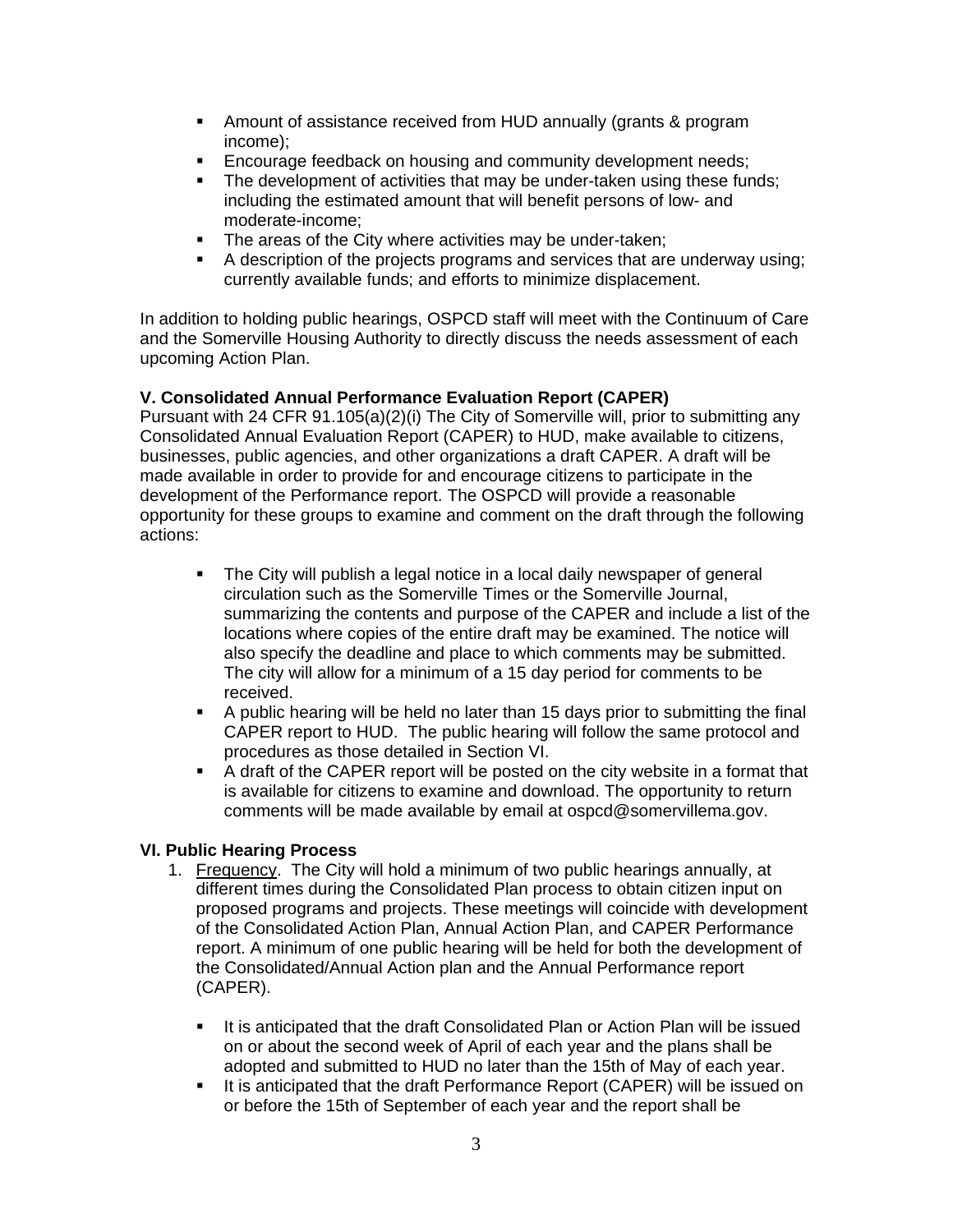submitted to HUD no later than the 30th of September of each year.

- 2. Location. Hearings will be held in areas of the City where CDBG funds are proposed to be used, specifically in neighborhoods of predominantly low- and moderate-income citizens as defined by the most recent U.S. census data. The meetings will be held on a weekday evening and the location will be handicap accessible.
- 3. Outreach. Notification of Public Hearings will be given in accordance with HUD regulations and the Massachusetts Open Meeting Law, Chapter 30A: Section 11A/2. Public meeting notices will be published in both English and Spanish two weeks prior to the date of the hearing in general circulation publications within the City.
	- Translations of the public meeting notice in Haitian Creole and Portuguese, in addition to English and Spanish, will be published on the City's cable wheel.
	- Meetings will be posted in English, Spanish, Haitian Creole, and Portuguese on the City's website.
	- Special Accommodations In order to encourage participation among minority groups, non-english speaking persons, and persons with disabilities; the City of Somerville will, with a minimum of ten (10) days advanced notice to the OSPCD by phone, mail, or e-mail , arrange for an interpreter, a sign interpreter, services for the visually impaired or other special accommodations for persons with disabilities (e.g. providing Braille, oral, electronic, or large print copies).
	- Surveys may be distributed to community members to collect additional input.
	- Outreach to the LMI Community Public Notices will be sent to each of the CDBG funded public service providers and to participating organizations based in the Neighborhood Revitalization Areas for posting in public areas.
	- Fliers of the meeting will be posted and distributed in the following locations throughout the City:
		- Mailing to all public service agencies with a request that the fliers be translated, if possible, into languages other than Spanish, Portuguese, Haitian Creole or English, if this is appropriate for their constituency.
		- All branches of the Public Library
		- $-$  Front hall of City Hall
		- The Mayor's office
		- OSPCD front desk
		- Other locations as deemed appropriate
- 4. Accessibility. All hearing/meeting locations will be handicapped accessible. Meetings will be advertised in English, Spanish, Portuguese and Haitian Creole (and other languages as appropriate). All ads, notices and fliers will include a TTY phone number and contact information to arrange for special accessibility requirements. Persons with disabilities who need auxiliary aids and services for effective communication, written materials in alternative formats, or reasonable modifications in policies and procedures in order to access the programs and activities of the City of Somerville, are invited to make their needs known to the ADA coordinator: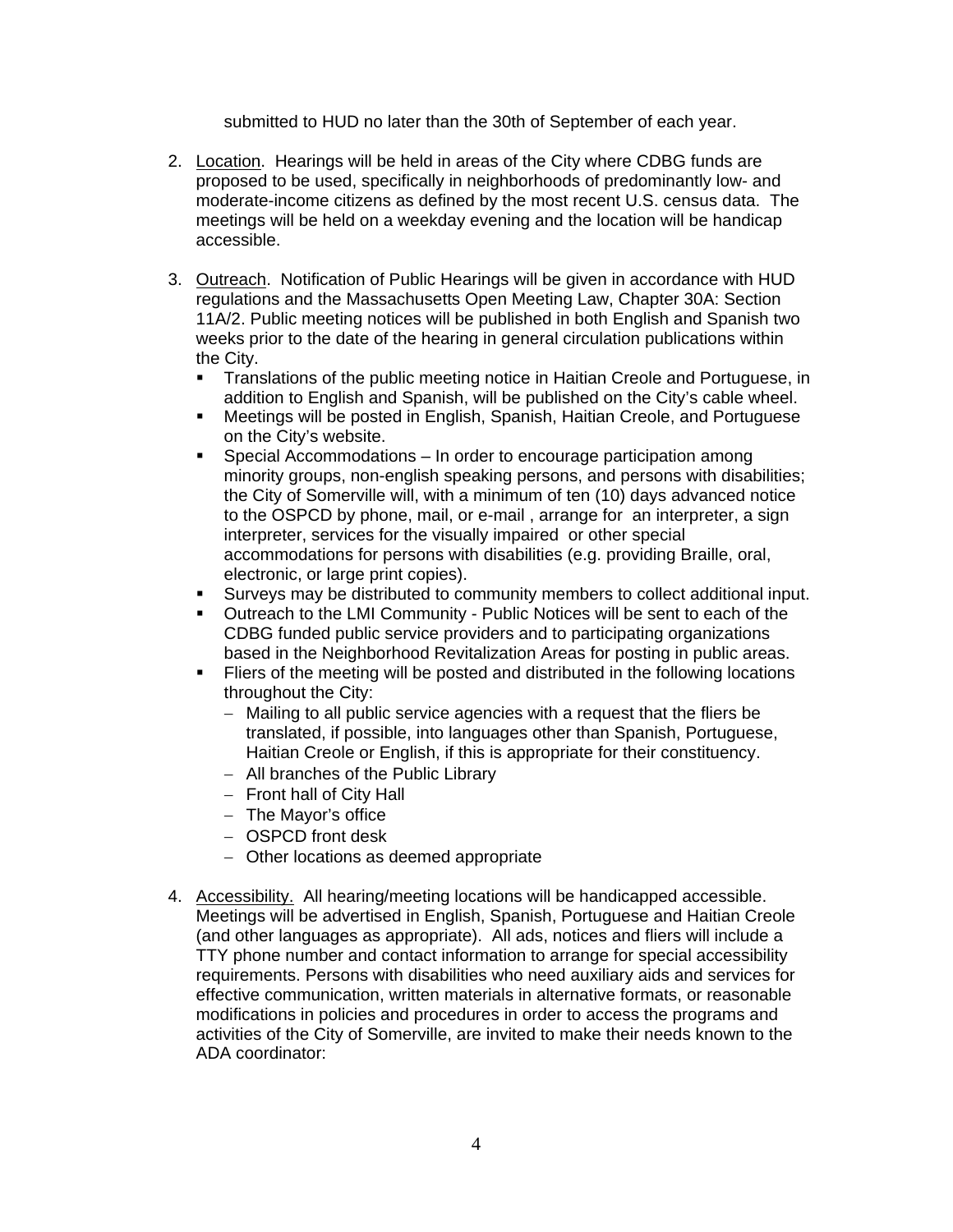ADA Coordinator Executive Office on Disability and Compliance 167 Holland Street, Second Floor, Room 207 Somerville, MA 02144 617-625-6600 X2323 866-808-4851 (TTY) ballen@somervillema.gov

- 5. Information Provided. At the first public hearing after the City receives information on the amount of assistance it expects to receive from HUD (including grant funds and program income), the City will provide this information to the public. Generally, at each hearing the following information is to be provided:
	- Amount of assistance received from HUD annually (grants & program income);
	- **The development of activities that may be under-taken using these funds,** including the estimated amount that will benefit persons of low to moderate income;
	- **The areas of the City where activities may be under-taken;**
	- A description of the projects programs and services that are underway using currently available funds; and efforts to minimize displacement;
	- Review of program performance;
	- Copies of the most recently published consolidated plan; performance report; and other relevant documents (NRSA plans etc.) will be made available free of charge to any local resident, agency, or organization.

# **VII. Notification to Public Housing Authority**

The City will provide information on a regular basis to the Somerville Housing Authority about consolidated plan activities related to its developments and surrounding communities so that the housing authority can:

- Make this information available at the annual public hearing required under the Comprehensive Grant program.
- Encourage participation among residents in the process of developing and implementing the consolidated plan.

#### **VIII. Amendment Policy**

The following criteria will require that the City enact its outlined citizen participation plan in order to solicit and obtain feedback from the low and moderate income community, in accordance with 24 CFR 91.105:

- To make a change in its allocation priorities or a change in the method of distribution of funds.
- To carry out an activity, using funds from any program covered by the consolidated plan (including program income), not previously described in the action plan.
- To change the purpose, scope, location, or beneficiaries of an activity.

Any of these factors will be considered a substantial amendment and will be required to go through a formal amendment process. Notwithstanding the foregoing, minor budgetary revisions to the Consolidated Plan, which are defined as changes that do not exceed 25 percent of the original budget amount, will not constitute a substantial amendment and will be made without a public hearing or notification. The City of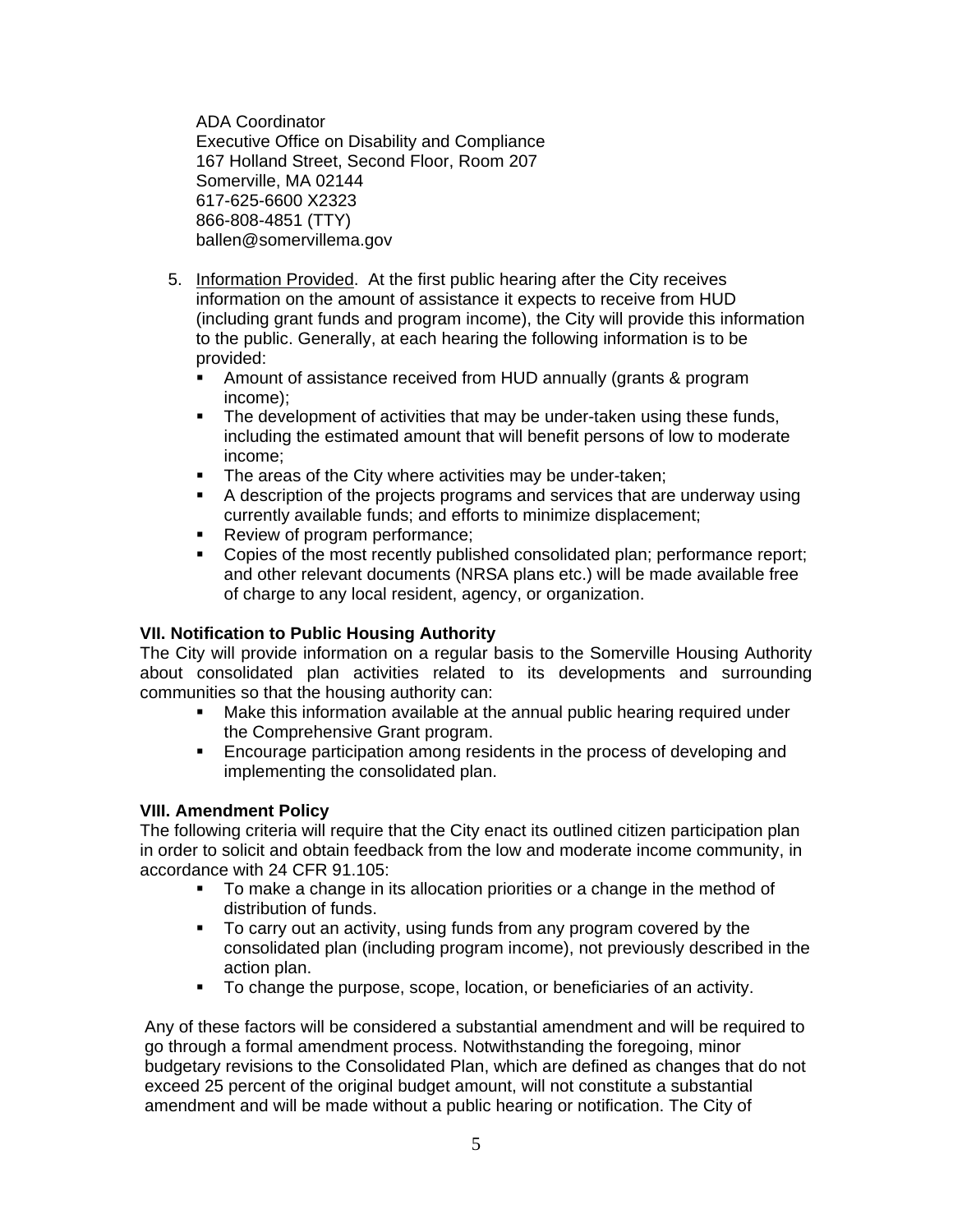Somerville will hold a public hearing on such an amendment, and will provide notification of the proposed amendment not less than 30 calendar days prior to the public hearing. The public hearing will follow all the protocol and procedures detailed in Section VI The notice will summarize the nature of the proposed amendment, the date, time and location of the public hearing, and procedures for submission of comments. The City may make this notification by publishing a notice in the newspaper of general circulation along with notification sent to agencies or organizations affected by the amendment. The notice will also be posted on the City's website. Within five business days after the public hearing, the City of Somerville will determine whether to adopt the proposed amendment, adopt a revised version of the amendment or reject the amendment. The determination will be posted on the City's website. If the amendment is adopted, the change will be incorporated into the Consolidated Plan, along with a summary of comments on the amendment and the City's response to such comments.

# **IV. Citizen Comment on the Consolidated Plan / Amendments, and Performance Reports**

- 1. Notification. According to 24 CFR 91.105(a)(3), the city will publish notification of the availability of the proposed Consolidated Plan, Consolidated Annual Performance Evaluation Report (CAPER), and any substantial amendments in a newspaper of general circulation and on the City website giving citizens not less than 30 days for the Consolidated Plan and amendments and not less than 15 days for the Performance Report (CAPER) to comment. This notice will include:
	- The date on which the plan will be available and the date by which comments must be received;
	- The name of the person and/or agency where comments should be directed (Comments should be directed to the Office of Strategic Planning and Community Development);
	- The form that comments should take (written, email, fax etc.).
- 2. Location. The City will make the plan available at the following location for a period of not less than 30 days so that citizens may comment on the plan:
	- All branches of the public library;
	- **Office of Strategic Planning and Community Development;**
	- By email or parcel post as requested; and,
	- On the City website at www.somervillema.gov. Persons who are visually impaired may contact OSPCD to arrange for special accommodations
	- In addition to the documents being available on line or at one of the sites listed above, local citizens may also request a copy from the Office of Strategic Planning and Community Development. Copies will be made available to the public free of charge.
- 3. Consideration of Comments. All comments or views of Citizens received in writing, or orally at the public hearings will be considered in preparing the final consolidated plan.

# **X. Availability to Access Public Records**

The City of Somerville will publish the entire final Consolidated Plan, related amendments, and Performance report (CAPER). The City of Somerville will also publish and make available the entire Citizen Participation Plan. These documents will be made available to the public at the following locations and by the following means: